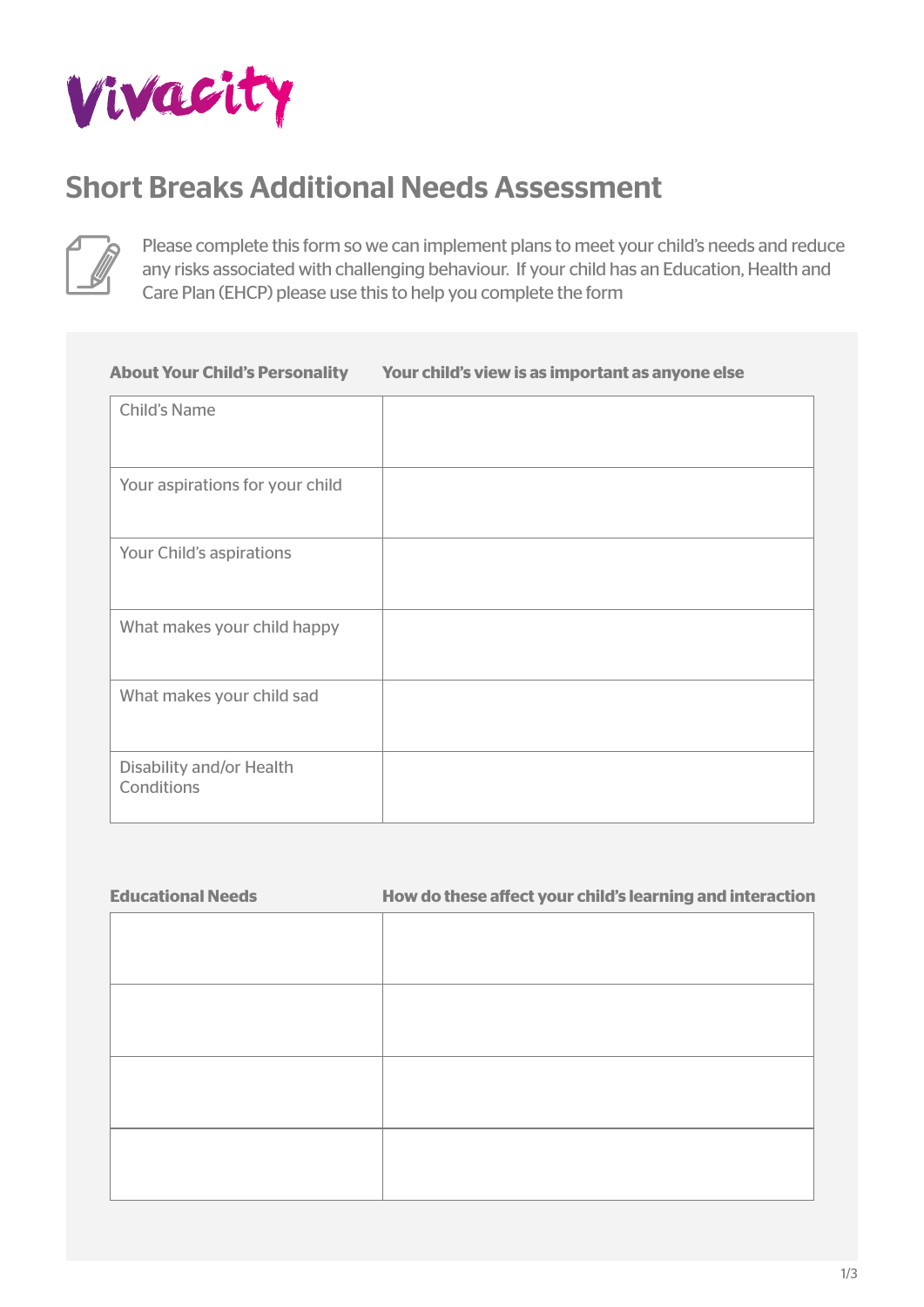| How do these affect your child's participation in activities |
|--------------------------------------------------------------|
|                                                              |
|                                                              |
|                                                              |
|                                                              |
|                                                              |
|                                                              |
|                                                              |
|                                                              |
|                                                              |
|                                                              |
|                                                              |

## **Risk Management for Challenging Behaviour**

| What are the risks?                                  |  |
|------------------------------------------------------|--|
| How are these risks likely<br>to occur?              |  |
| Who is likely to be affected<br>by the risks?        |  |
| Is there potential for harm or<br>injury? What type? |  |

| <b>Risk Reduction Strategies</b>                                 | How do you manage the risk? |
|------------------------------------------------------------------|-----------------------------|
| Proactive Interventions to reduce<br>likelihood of occurrence    |                             |
| Reactive interventions used when<br>challenging behaviour occurs |                             |

# **We will contact you to complete the rest of this form**

## **Agreed Risk Reduction Interventions. Interventions to be used**

| Proactive Interventions to reduce<br>likelihood of occurrence    |  |
|------------------------------------------------------------------|--|
| Reactive interventions used when<br>challenging behaviour occurs |  |